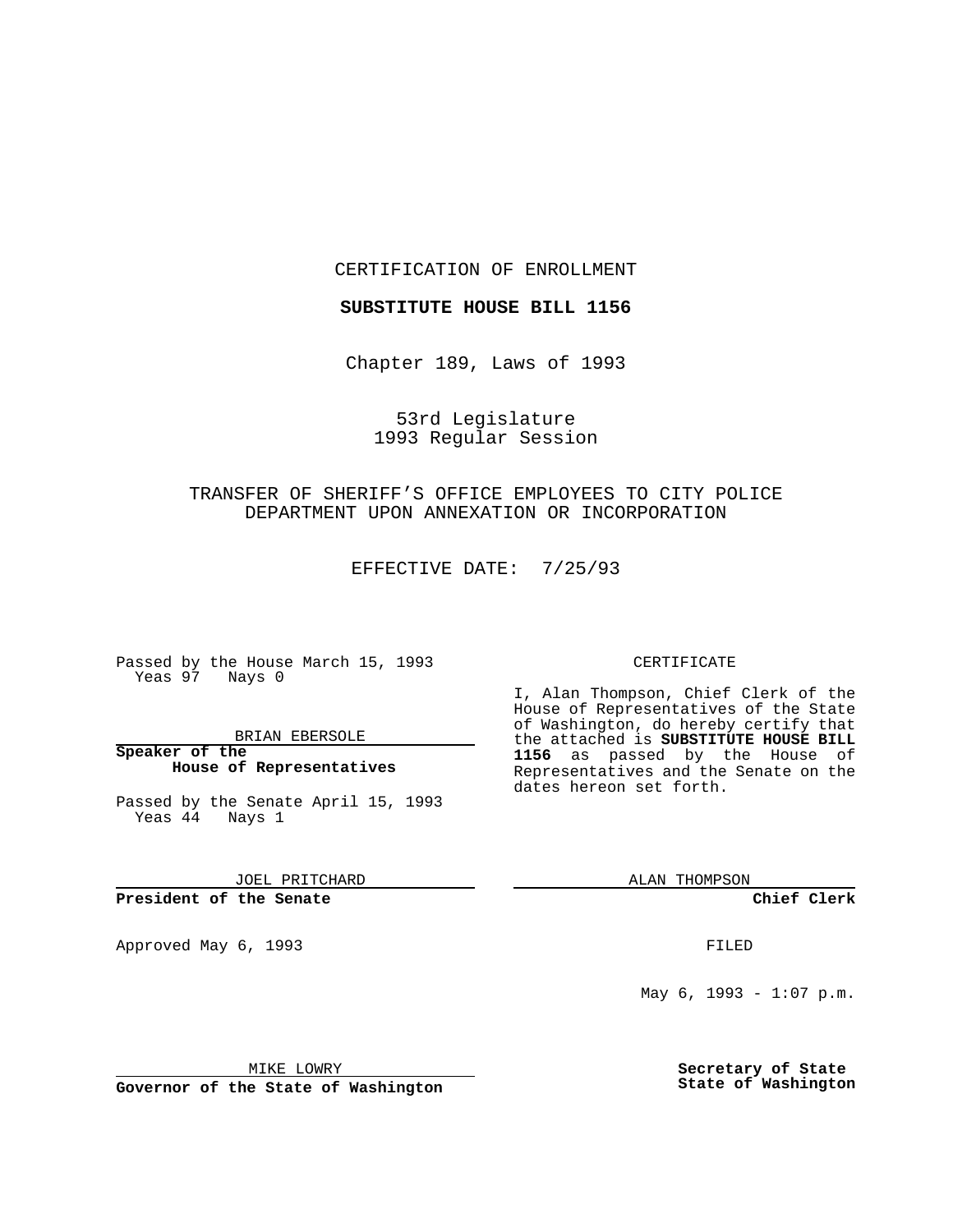## **SUBSTITUTE HOUSE BILL 1156** \_\_\_\_\_\_\_\_\_\_\_\_\_\_\_\_\_\_\_\_\_\_\_\_\_\_\_\_\_\_\_\_\_\_\_\_\_\_\_\_\_\_\_\_\_\_\_

\_\_\_\_\_\_\_\_\_\_\_\_\_\_\_\_\_\_\_\_\_\_\_\_\_\_\_\_\_\_\_\_\_\_\_\_\_\_\_\_\_\_\_\_\_\_\_

Passed Legislature - 1993 Regular Session

## **State of Washington 53rd Legislature 1993 Regular Session**

**By** House Committee on Local Government (originally sponsored by Representatives H. Myers, Ludwig, Scott, Riley, Cothern, R. Meyers, L. Johnson and Ogden)

Read first time 02/26/93.

1 AN ACT Relating to transfer of county sheriff's office employees; 2 amending RCW 41.12.050; and adding new sections to chapter 35.13 RCW.

3 BE IT ENACTED BY THE LEGISLATURE OF THE STATE OF WASHINGTON:

4 **Sec. 1.** RCW 41.12.050 and 1987 c 339 s 2 are each amended to read 5 as follows:

 The classified civil service and provisions of this chapter shall include all full paid employees of the police department of each city, town or municipality coming within its purview, except that individuals appointed as police chief after July 1, 1987, to a department with six or more commissioned officers, including the police chief, may be excluded by the legislative body of the city, town or municipality. 12 All appointments to and promotions in ((said)) the department shall be 13 made solely on merit, efficiency and fitness except as provided in 14 sections 2 through 6 of this act, which shall be ascertained by open competitive examination and impartial investigation. No person shall be reinstated in or transferred, suspended or discharged from any such place, position or employment contrary to the provisions of this 18 chapter.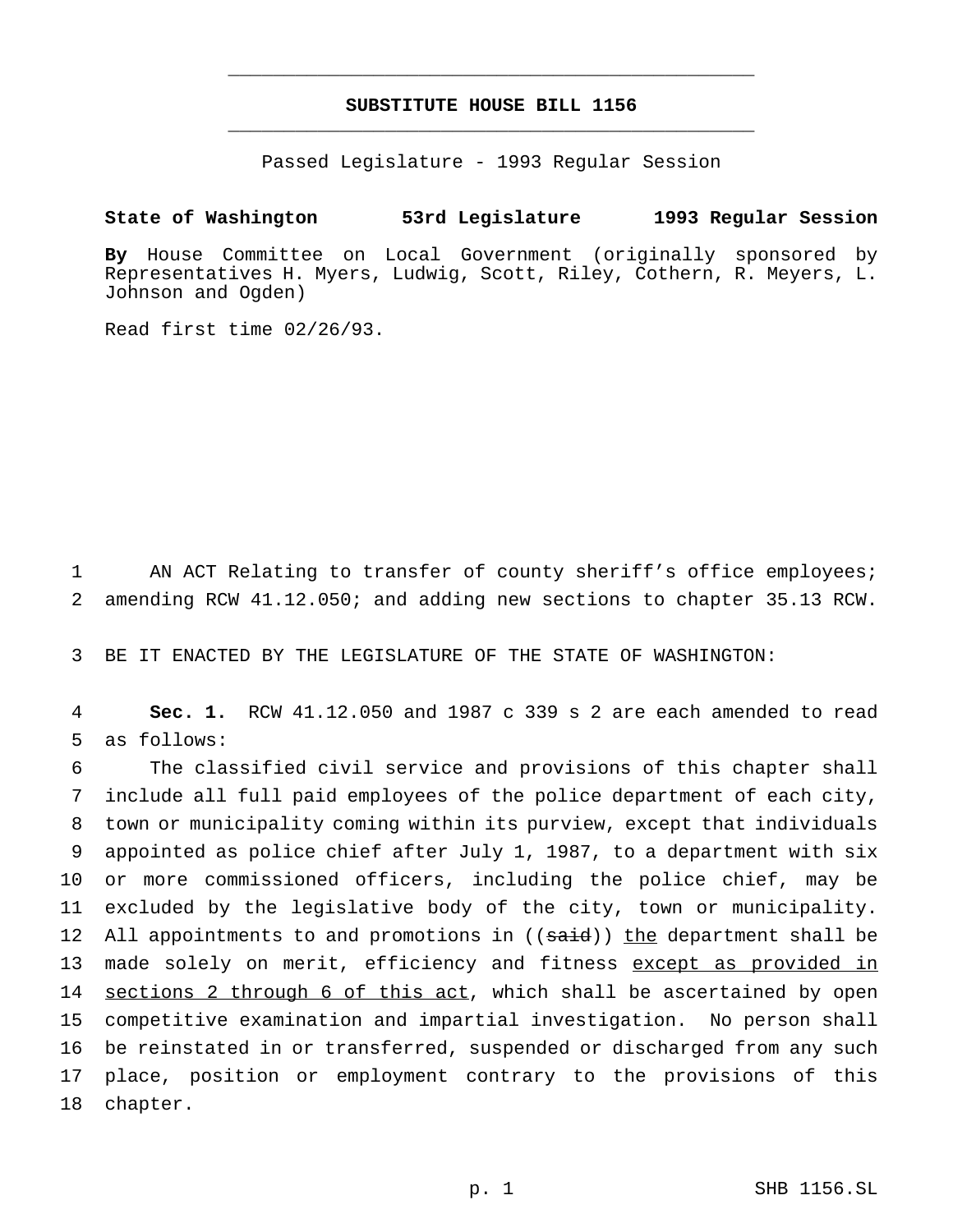NEW SECTION. **Sec. 2.** It is the purpose of sections 2 through 6 of this act to require the lateral transfer of any qualified county sheriff's employee who, by reason of annexation or incorporation of an unincorporated area of a county, will or is likely to be laid off due to sheriff's department cutbacks resulting from the loss of the unincorporated law enforcement responsibility.

 NEW SECTION. **Sec. 3.** When any portion of an unincorporated area of a county is to be annexed or incorporated into a city, code city, or town, any employee of the sheriff's office of the county may transfer his or her employment to the police department of the city, code city, or town as provided in sections 2 through 6 of this act if the employee: (1) Was, at the time the annexation or incorporation occurred, employed exclusively or principally in performing the powers, duties, and functions of the county sheriff's office; (2) will, as a direct consequence of the annexation or incorporation, be separated 16 from the employ of the county; and (3) can perform the duties and meets the city's, code city's or town's minimum standards and qualifications of the position to be filled within their police department.

 Nothing in this section or sections 4 of this act requires a city, code city, or town to accept the voluntary transfer of employment of a person who will not be laid off due to his or her seniority status.

 NEW SECTION. **Sec. 4.** (1) An eligible employee under section 3 of this act may transfer into the civil service system for the police department by filing a written request with the civil service commission of the affected city, code city, or town and by giving written notice thereof to the legislative authority of the county. Upon receipt of such request by the civil service commission the transfer shall be made. The employee so transferring will: (a) Be on probation for the same period as are new employees in the same classification of the police department; (b) be eligible for promotion after completion of the probationary period in compliance with existing civil service rules pertaining to lateral transfers based upon combined service time; (c) receive a salary at least equal to that of other new employees in the same classification of the police department; and (d) in all other matters, such as sick leave and vacation, have, within the civil service system, all the rights, benefits, and privileges that the employee would have been entitled to had he or she been a member of the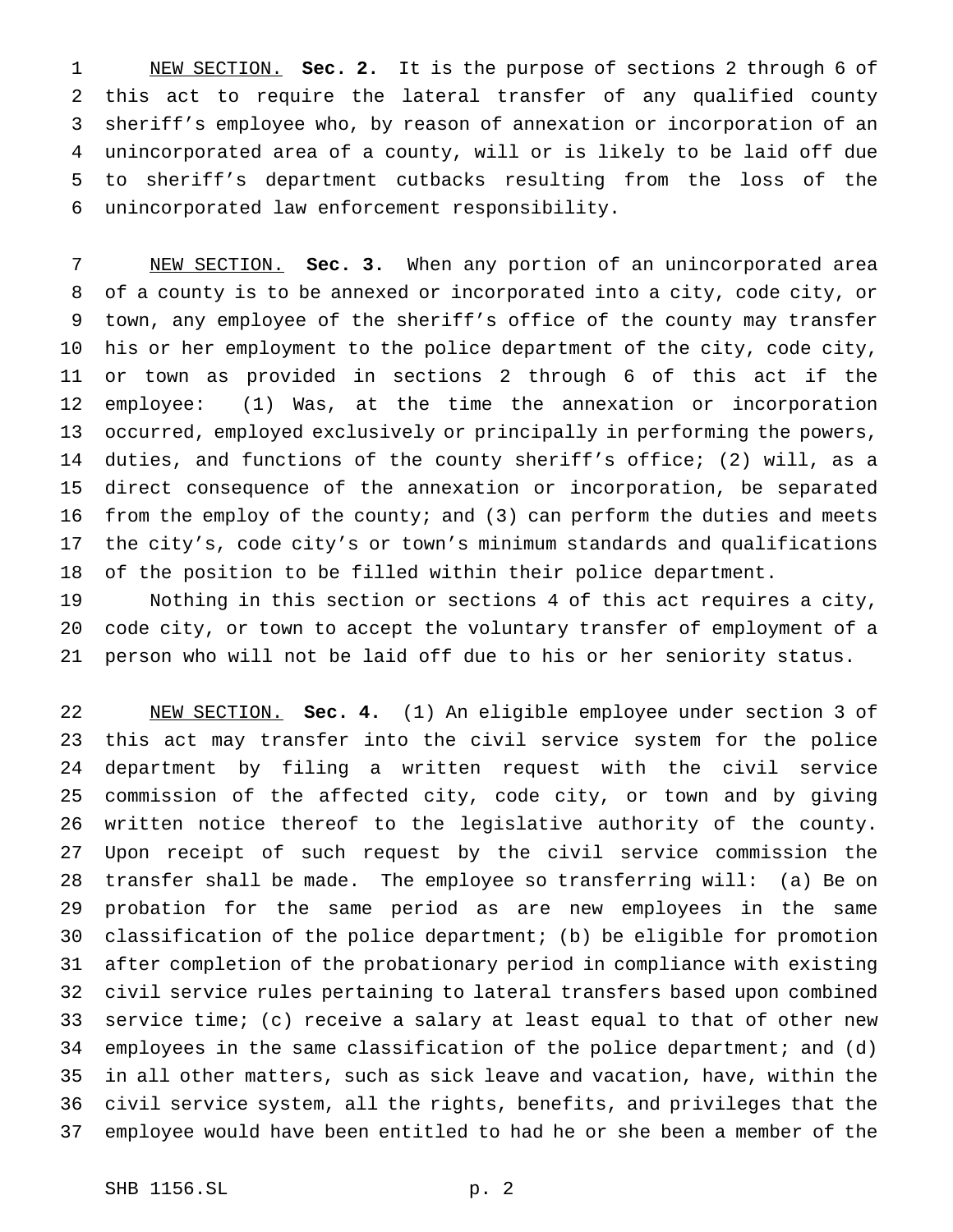police department from the beginning of his or her employment with the county. The county is responsible for compensating an employee for benefits accrued while employed with the sheriff's office unless a different agreement is reached between the county and the city, code city, or town. No accrued benefits are transferable to the recipient agency unless the recipient agency agrees to accept the accrued benefits. All benefits shall then accrue based on the combined seniority of each employee in the recipient agency. The county shall, upon receipt of such notice, transmit to the civil service commission a record of the employee's service with the county which shall be credited to the employee as a part of his or her period of employment in the police department. For purposes of layoffs by the city, code city, or town, only the time of service accrued with the city, code city, or town shall apply unless an agreement is reached between the collective bargaining representatives of the police department and sheriff's office employees and the police department and sheriff's office.

 (2) Only as many of the transferring employees shall be placed upon the payroll of the police department as the city, code city, or town determines are needed to provide an adequate level of law enforcement service. The needed employees shall be taken in order of seniority and the remaining employees who transfer as provided in sections 2 through 6 of this act shall head the list of their respective class or job listing exclusive of rank in the civil service system in order of their seniority, so that they shall be the first to be employed in the police department as vacancies become available. Employees who are not immediately hired by the city, code city, or town shall be placed on a reemployment list for a period not to exceed thirty-six months unless a longer period is authorized by an agreement reached between the collective bargaining representatives of the police department and sheriff's office employees and the police department and sheriff's office. The county sheriff's office must rehire former employees who are placed on the city's reemployment list before it can hire anyone else to perform the same duties previously performed by these employees who were laid off.

 (3) The thirty-six month period contained in subsection (2) of this section shall commence:

 (a) On the effective date of the annexation in cases of annexation; and